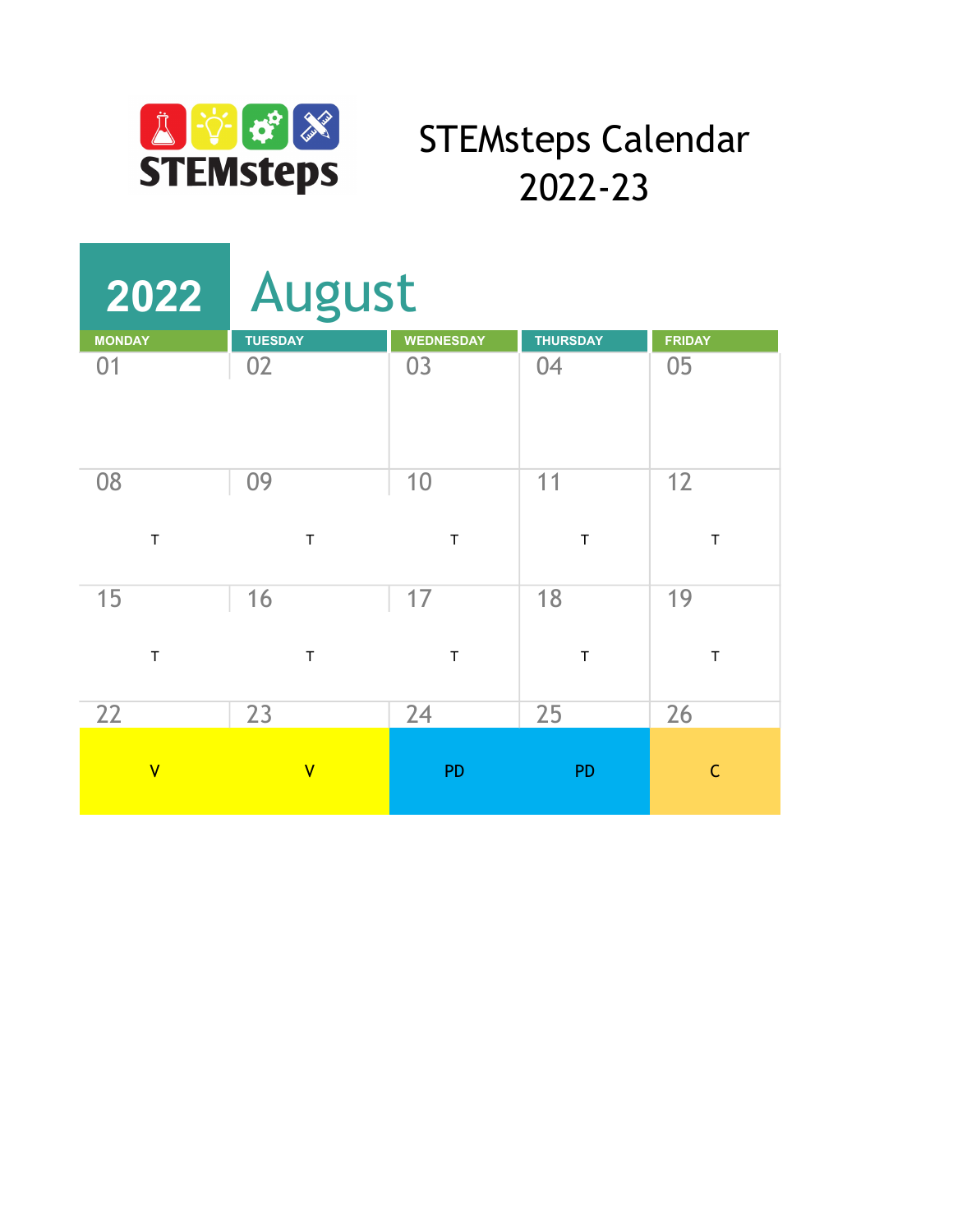| 2022                          | September      |                  |                 |               |
|-------------------------------|----------------|------------------|-----------------|---------------|
| <b>MONDAY</b>                 | <b>TUESDAY</b> | <b>WEDNESDAY</b> | <b>THURSDAY</b> | <b>FRIDAY</b> |
| 29<br>First Day of<br>School  | 30             | 31               | 01              | 02            |
| 05<br>$\overline{\mathsf{V}}$ | 06             | 07               | 08              | 09            |
| 12                            | 13             | 14               | 15              | 16            |
| 19                            | 20             | 21               | 22              | 23            |
| 26                            | 27             | 28               | 29              | 30            |
| 03                            | 04             | Notes:           |                 |               |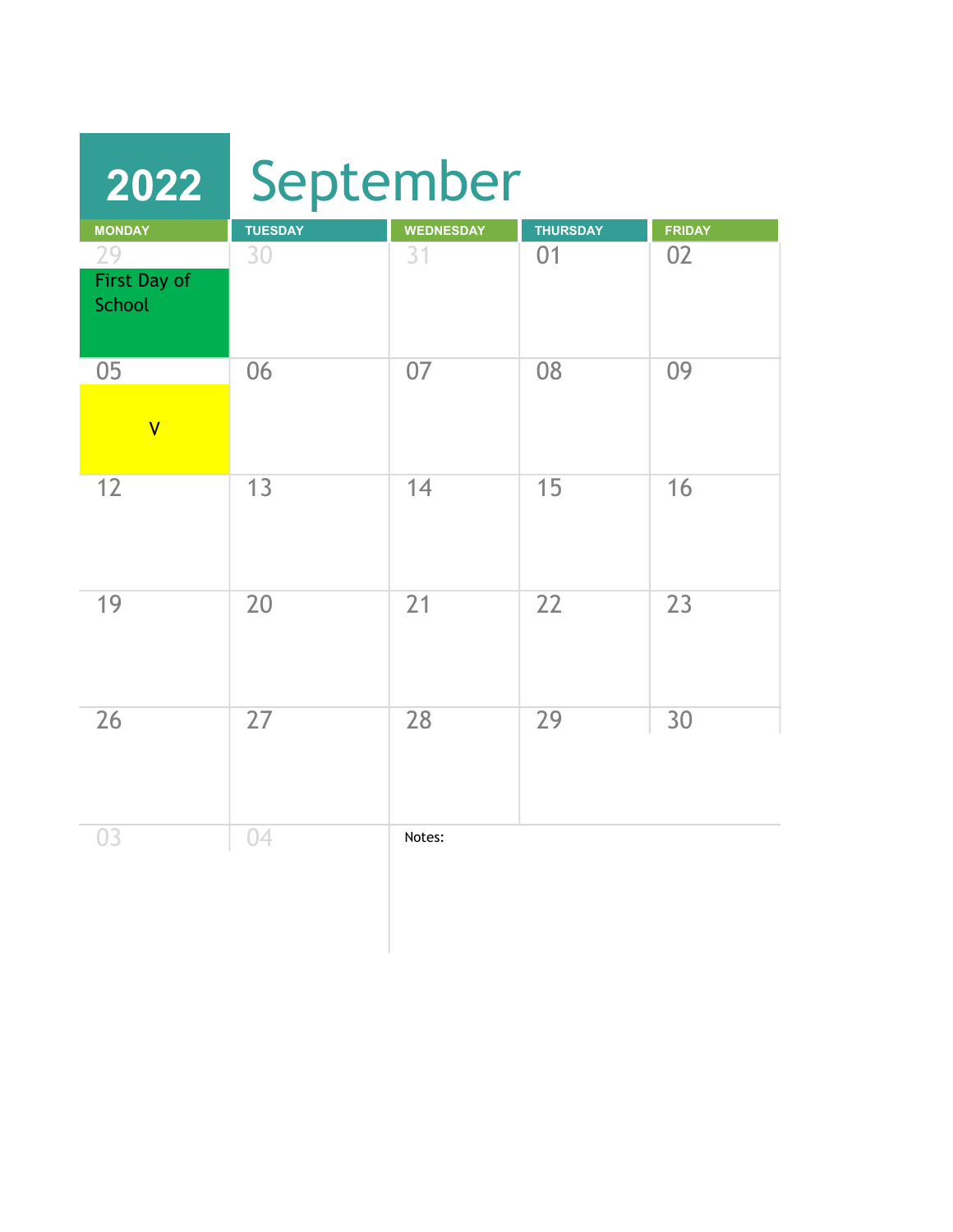|                        | 2022 October           |                  |                 |               |
|------------------------|------------------------|------------------|-----------------|---------------|
| <b>MONDAY</b>          | <b>TUESDAY</b>         | <b>WEDNESDAY</b> | <b>THURSDAY</b> | <b>FRIDAY</b> |
| 26                     | 27                     | 28               | 29              | 30            |
| 03                     | 04                     | 05               | 06              | 07            |
| 10                     | 11                     | 12               | 13              | 14            |
| 17                     | 18                     | 19               | 20              | 21            |
| 24                     | 25                     | 26               | 27              | 28            |
| 31<br>Costume<br>Party | 01<br>Costume<br>Party | Notes:           |                 |               |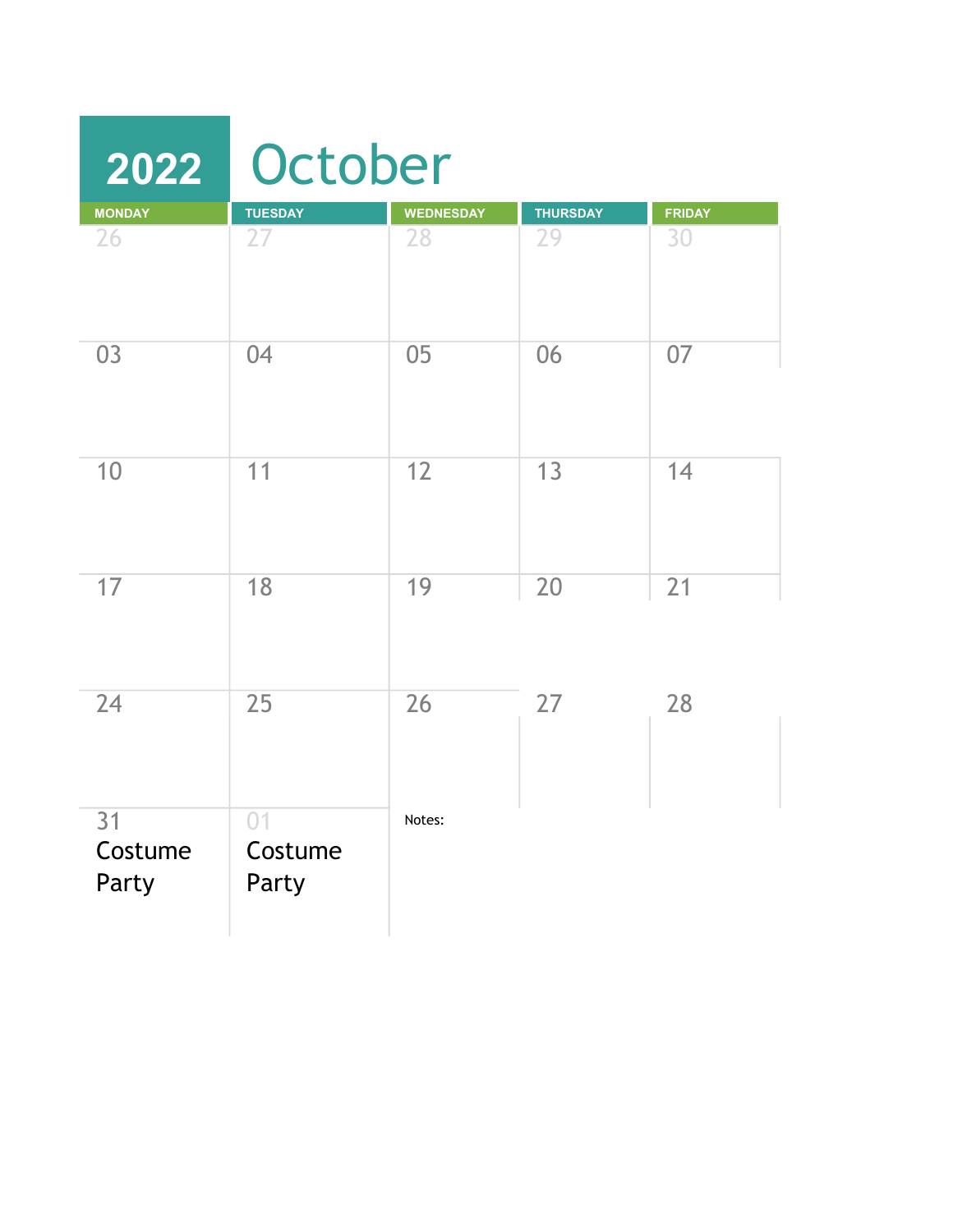| 2022          | November       |                         |                         |                                                 |
|---------------|----------------|-------------------------|-------------------------|-------------------------------------------------|
| <b>MONDAY</b> | <b>TUESDAY</b> | <b>WEDNESDAY</b>        | <b>THURSDAY</b>         | <b>FRIDAY</b>                                   |
| 31            | 01             | 02                      | 03                      | 04                                              |
| 07            | 08             | 09                      | 10                      | 11                                              |
|               |                |                         |                         | Parent-<br><b>Teacher</b><br><b>Conferences</b> |
| 14            | 15             | 16                      | 17                      | 18                                              |
| 21            | 22             | 23                      | 24                      | 25                                              |
|               |                | $\overline{\mathsf{V}}$ | $\overline{\mathsf{V}}$ | $\overline{\mathsf{V}}$                         |
| 28            | 29             | 30                      | 0 <sub>1</sub>          | 02                                              |

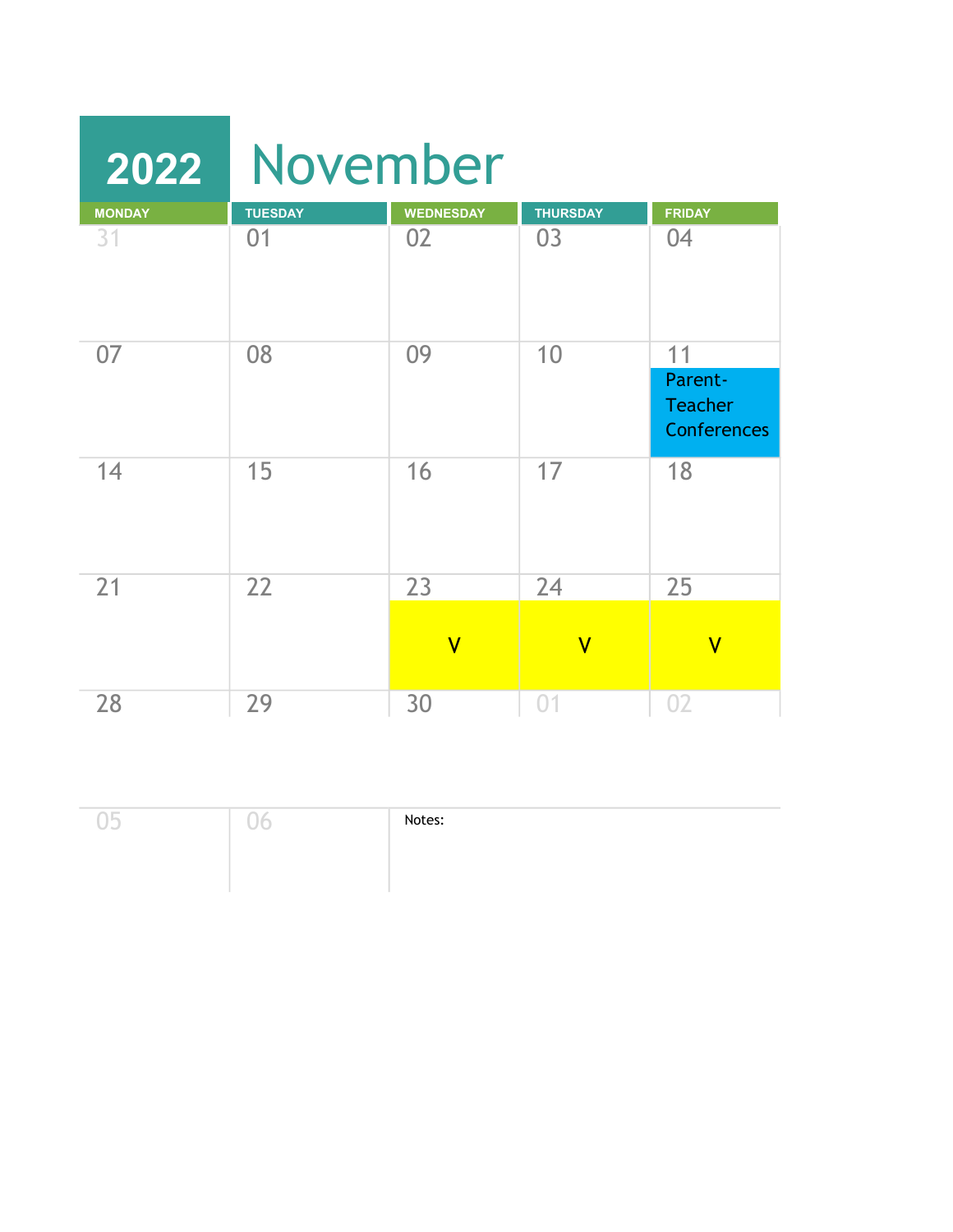| 2022          | <b>December</b> |                           |                                |                               |
|---------------|-----------------|---------------------------|--------------------------------|-------------------------------|
| <b>MONDAY</b> | <b>TUESDAY</b>  | <b>WEDNESDAY</b>          | <b>THURSDAY</b>                | <b>FRIDAY</b>                 |
| 28            | 29              | 30                        | 01                             | 02                            |
| 05            | 06              | 07                        | 08                             | 09                            |
| 12            | 13              | 14                        | 15                             | 16                            |
| 19            | 20              | $\overline{21}$           | 22                             | 23<br>$\overline{\mathsf{V}}$ |
| 26            | 27              | 28                        | 29                             | 30                            |
|               |                 | $\boldsymbol{\mathsf{V}}$ |                                |                               |
| 02            | 03              | Notes:                    | Enrollment for 2023-24 will be |                               |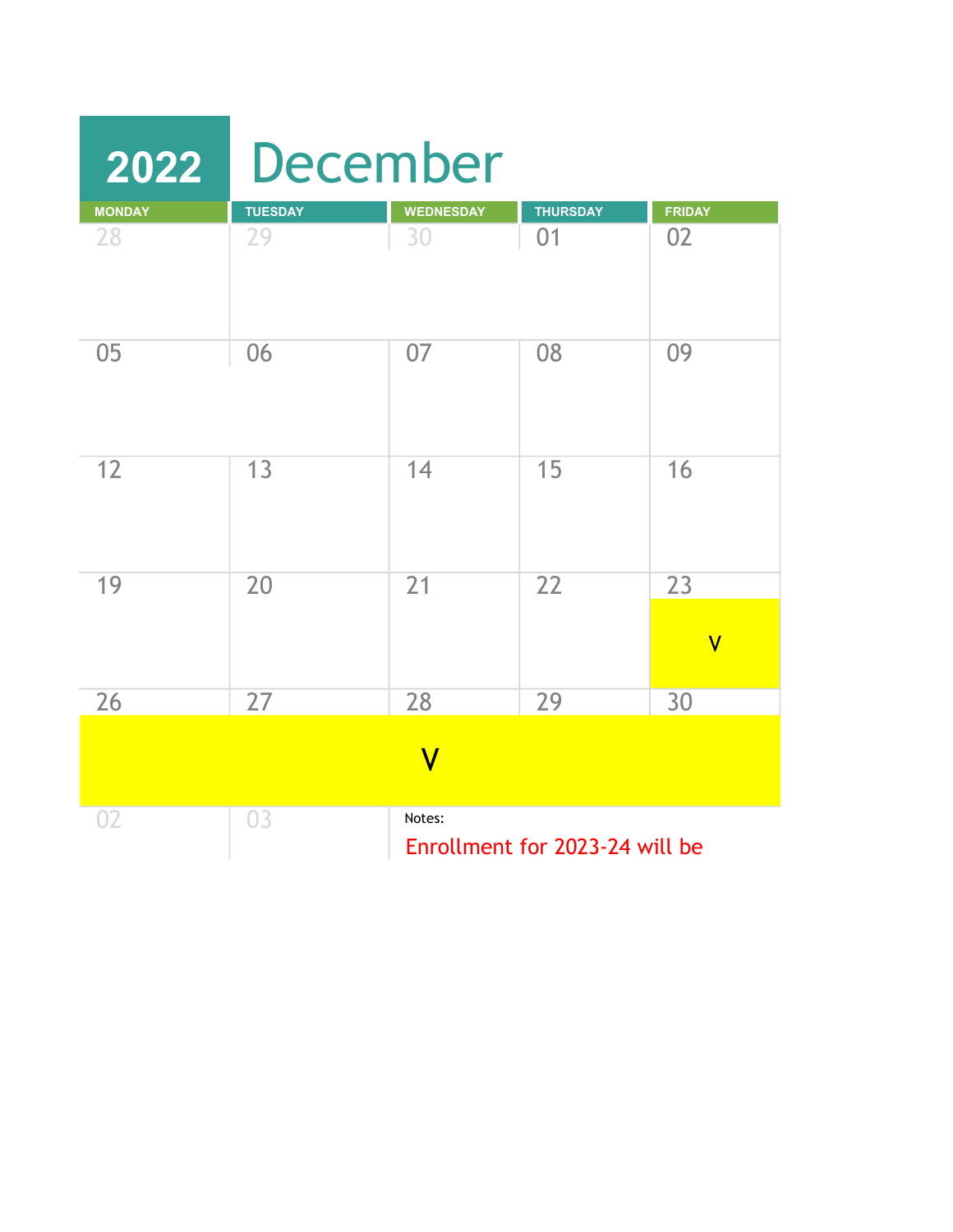| 2023                            | January                                                                                                   |                  |                 |               |
|---------------------------------|-----------------------------------------------------------------------------------------------------------|------------------|-----------------|---------------|
| <b>MONDAY</b>                   | <b>TUESDAY</b>                                                                                            | <b>WEDNESDAY</b> | <b>THURSDAY</b> | <b>FRIDAY</b> |
| 26                              | 27<br><b>Enrollment forms Due and Kindergarten</b><br><b>Registration documents must be</b><br>sumbitted. | 28               | 29              | 30            |
| 02                              | 03                                                                                                        | 04               | 05              | 06            |
| <b>School</b><br><b>Resumes</b> |                                                                                                           |                  |                 |               |
| 09                              | 10                                                                                                        | 11               | 12              | 13            |
| 16                              | 17                                                                                                        | 18               | 19              | 20            |
| 23                              | 24                                                                                                        | 25               | 26              | 27            |
| 30                              | 31                                                                                                        | Notes:           |                 |               |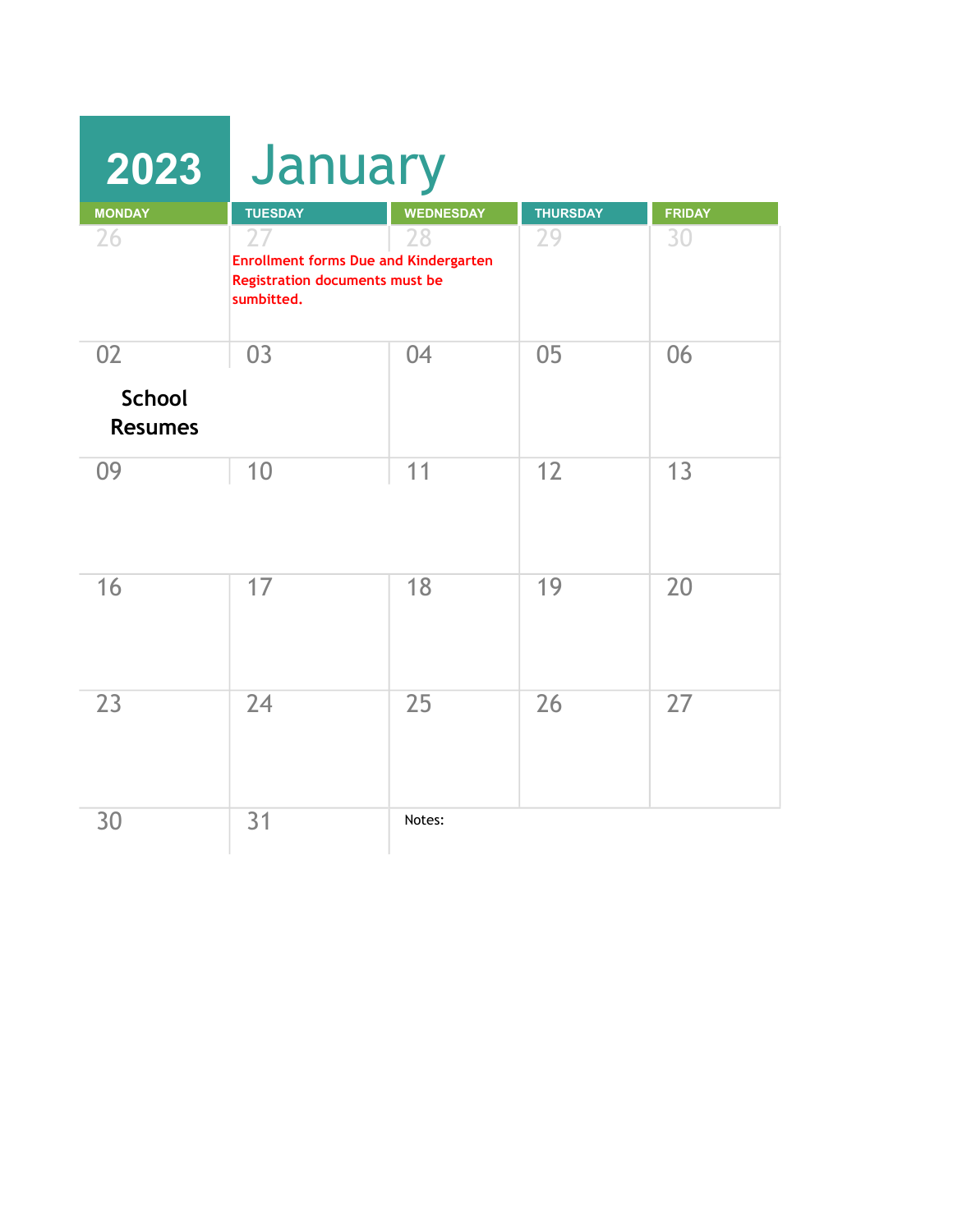| 2023                               | February                           |                  |                 |               |
|------------------------------------|------------------------------------|------------------|-----------------|---------------|
| <b>MONDAY</b>                      | <b>TUESDAY</b>                     | <b>WEDNESDAY</b> | <b>THURSDAY</b> | <b>FRIDAY</b> |
| 30                                 | 31                                 | 01               | 02              | 03            |
| 06                                 | 07                                 | 08               | 09              | 10            |
| 13<br>Valentines<br><b>Parties</b> | 14<br>Valentines<br><b>Parties</b> | 15               | 16              | 17            |
| 20                                 | 21                                 | 22               | 23              | 24            |
| 27                                 | 28                                 | 01               | 02              | 03            |
| 06                                 | 07                                 | Notes:           |                 |               |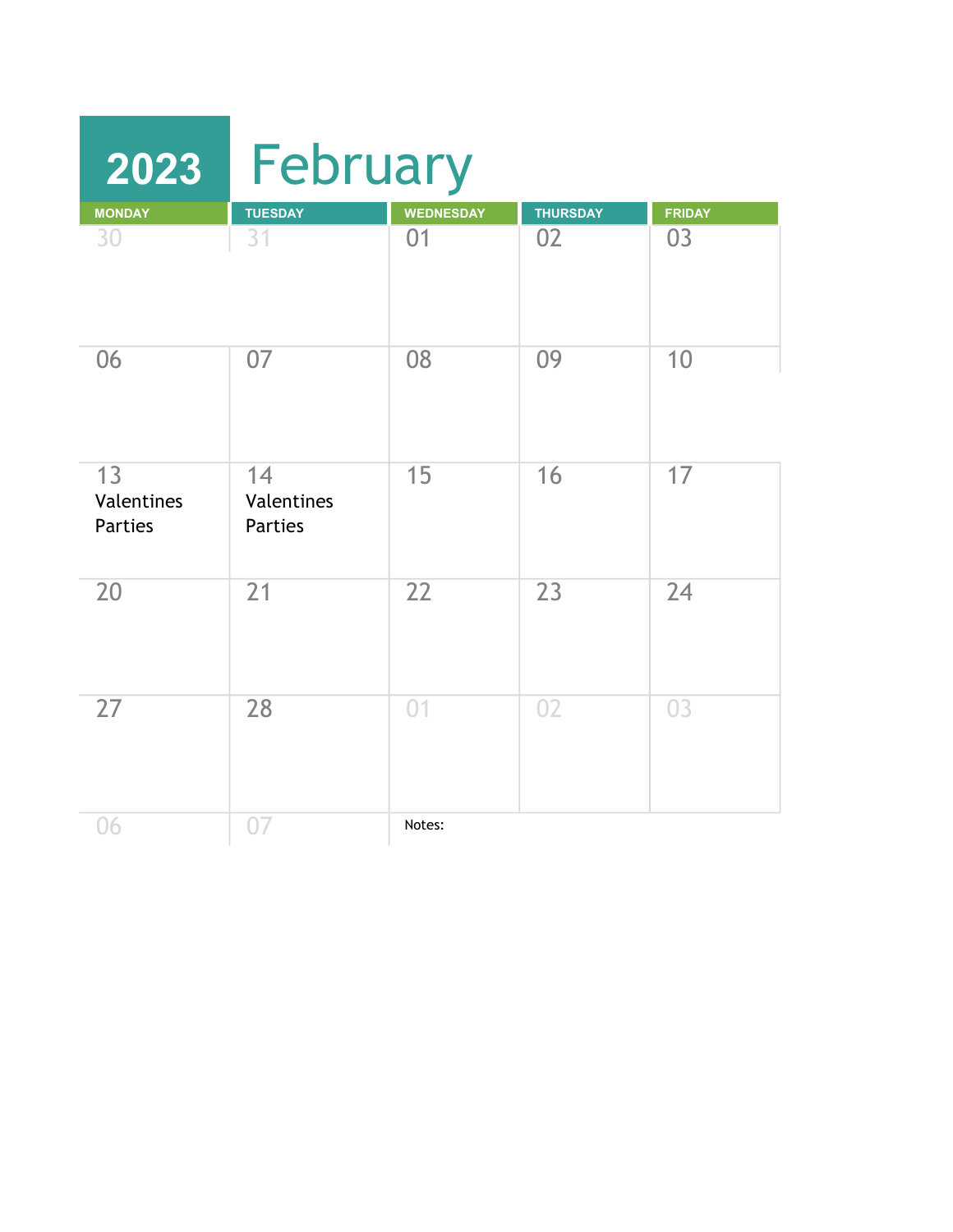|               | 2023 March     |                  |                 |               |
|---------------|----------------|------------------|-----------------|---------------|
| <b>MONDAY</b> | <b>TUESDAY</b> | <b>WEDNESDAY</b> | <b>THURSDAY</b> | <b>FRIDAY</b> |
| 27            | 28             | 01               | 02              | 03            |
| 06            | 07             | 08               | 09              | 10            |
| 13            | 14             | 15               | 16              | 17            |
| 20            | 21             | 22               | 23              | 24            |
| 27            | 28             | 29               | 30              | 31            |
| 03            | 04             | Notes:           |                 |               |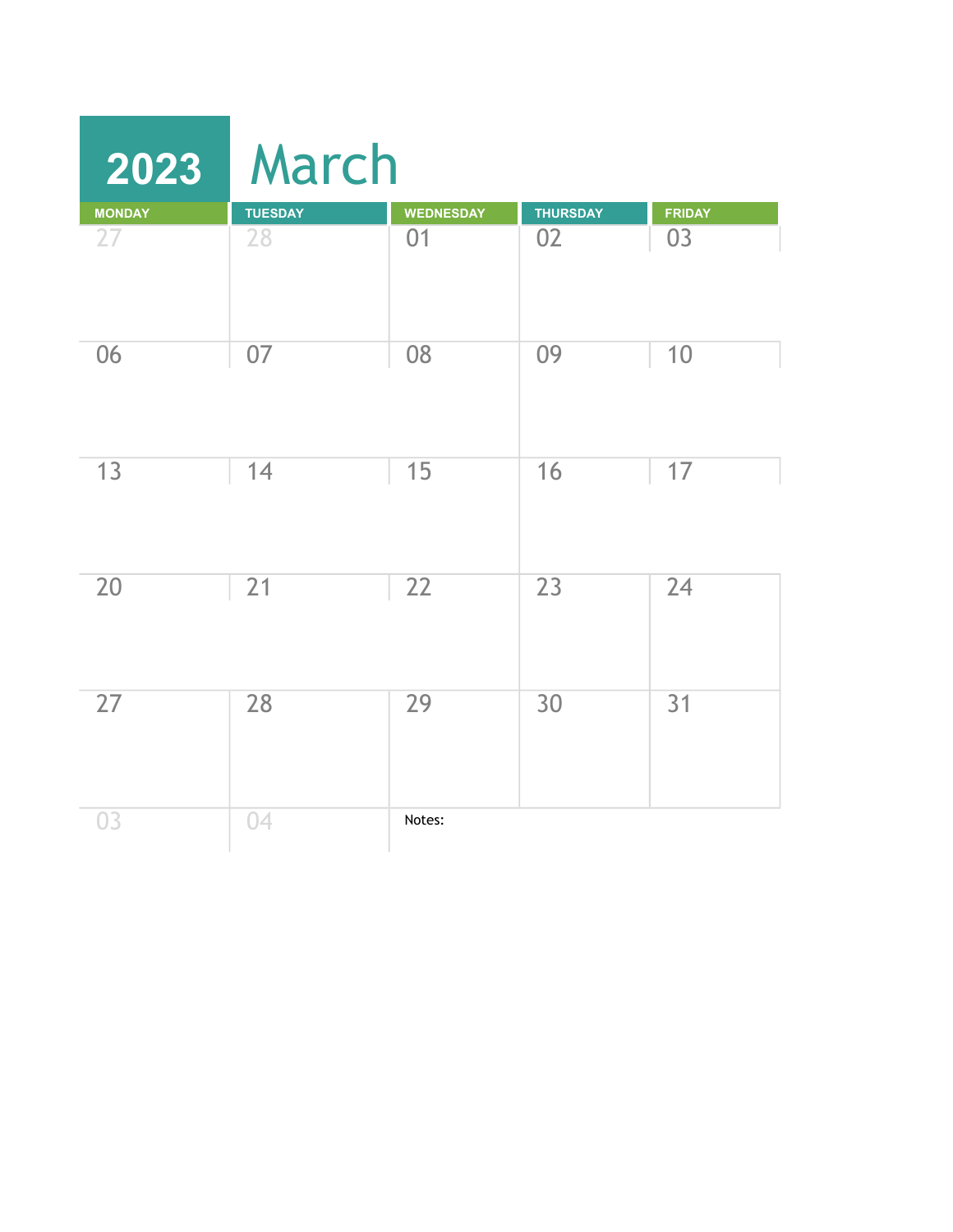| 2023                    | April                 |                  |                                        |                         |
|-------------------------|-----------------------|------------------|----------------------------------------|-------------------------|
| <b>MONDAY</b>           | <b>TUESDAY</b>        | <b>WEDNESDAY</b> | <b>THURSDAY</b>                        | <b>FRIDAY</b>           |
| 27                      | 28                    | 29               | 30                                     | 31                      |
| 03                      | 04                    | 05               | 06                                     | 07                      |
|                         |                       |                  | V (Weather<br>related Make-<br>up Day) | $\overline{\mathsf{V}}$ |
| 10                      | 11                    | 12               | 13                                     | 14                      |
| $\overline{\mathsf{V}}$ | <b>School Resumes</b> |                  |                                        |                         |
| 17                      | 18                    | 19               | 20                                     | 21                      |
| 24                      | 25                    | 26               | 27                                     | 28                      |
| 0 <sub>1</sub>          | 02                    | Notes:           |                                        |                         |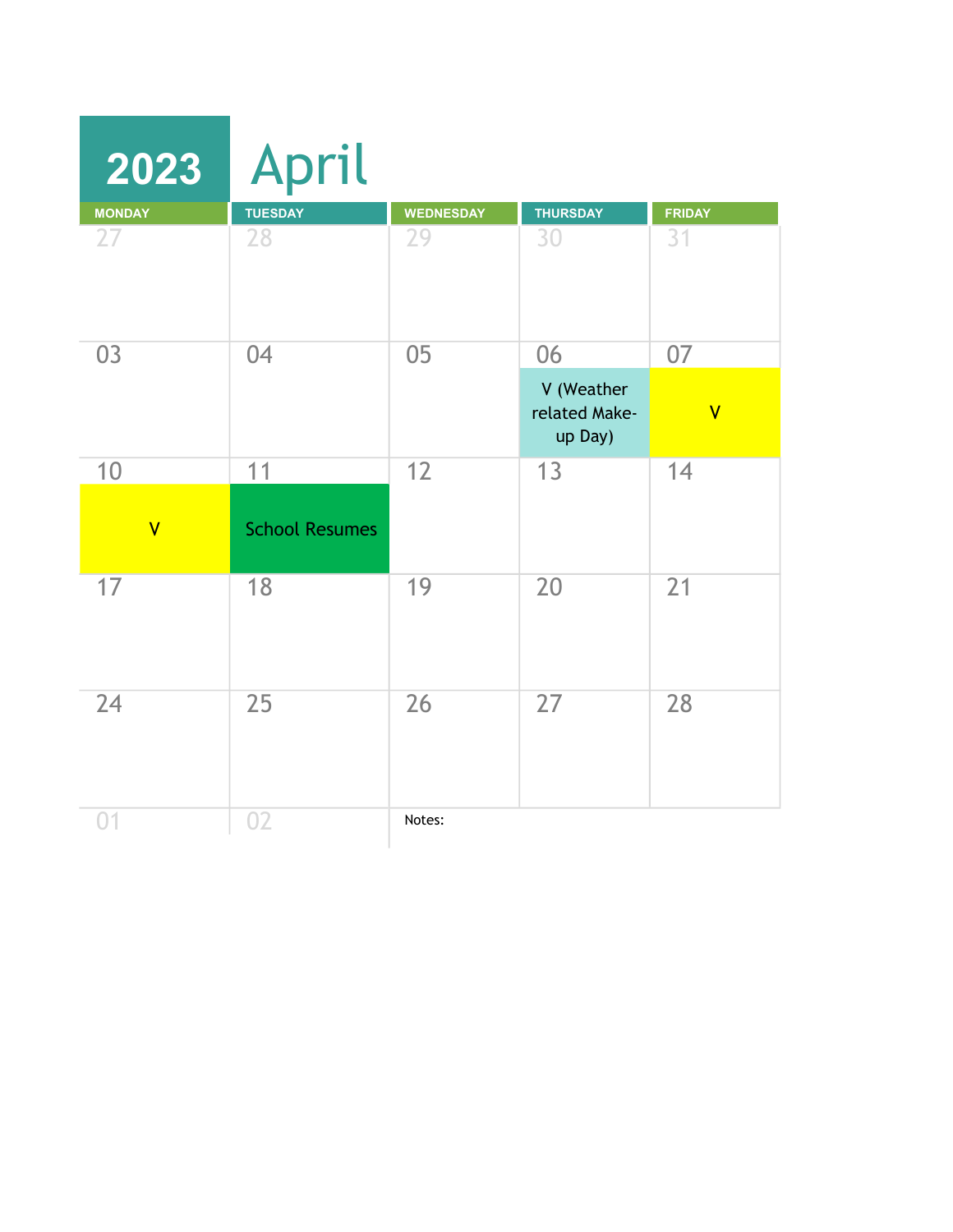| 2023                          | May             |                  |                 |               |
|-------------------------------|-----------------|------------------|-----------------|---------------|
| <b>MONDAY</b>                 | <b>TUESDAY</b>  | <b>WEDNESDAY</b> | <b>THURSDAY</b> | <b>FRIDAY</b> |
| 01                            | 02              | 03               | 04              | 05            |
| 08                            | 09              | 10               | 11              | 12            |
| 15                            | 16              | 17               | 18              | 19            |
| 22                            | 23              | 24               | 25              | 26            |
| 29<br>$\overline{\mathsf{V}}$ | $\overline{30}$ | 31               | 01              | 02            |
| 05                            | 06              | Notes:           |                 |               |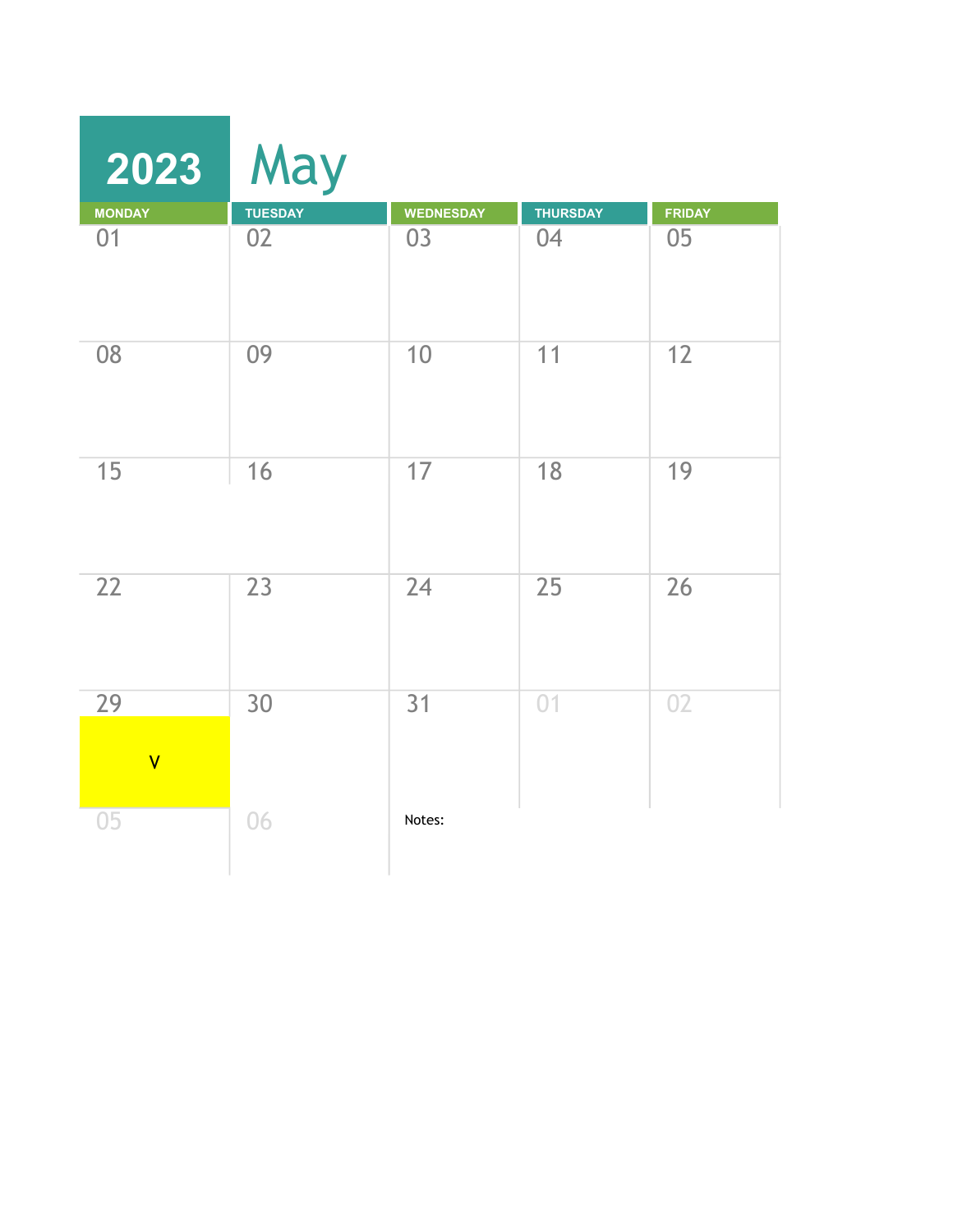| 2023                    | June                    |                         |                                                                                                                                                                                                                                                                                                                                                             |                                                               |
|-------------------------|-------------------------|-------------------------|-------------------------------------------------------------------------------------------------------------------------------------------------------------------------------------------------------------------------------------------------------------------------------------------------------------------------------------------------------------|---------------------------------------------------------------|
| <b>MONDAY</b>           | <b>TUESDAY</b>          | <b>WEDNESDAY</b>        | <b>THURSDAY</b>                                                                                                                                                                                                                                                                                                                                             | <b>FRIDAY</b>                                                 |
| 29                      | 30                      | 31                      | 01                                                                                                                                                                                                                                                                                                                                                          | 02                                                            |
| 05                      | 06                      | 07                      | 08                                                                                                                                                                                                                                                                                                                                                          | 09                                                            |
| 12                      | 13                      | 14                      | 15                                                                                                                                                                                                                                                                                                                                                          | 16<br>Last Day of<br><b>School</b><br>(academic year)         |
| 19                      | 20                      | 21                      | 22                                                                                                                                                                                                                                                                                                                                                          | 23                                                            |
| $\overline{\mathsf{V}}$ | $\overline{\mathsf{V}}$ | $\overline{\mathsf{V}}$ | $\overline{\mathsf{V}}$                                                                                                                                                                                                                                                                                                                                     | $\overline{\mathsf{V}}$                                       |
| 26                      | 27                      | 28                      | 29                                                                                                                                                                                                                                                                                                                                                          | 30                                                            |
| $\overline{\mathsf{V}}$ | $\overline{\mathsf{V}}$ | $\overline{\mathsf{V}}$ | $\overline{\mathsf{V}}$                                                                                                                                                                                                                                                                                                                                     | $\overline{\mathsf{V}}$                                       |
| 03                      | 04                      | Notes:                  | STEM STEPS school admits students of any race, color,<br>national origin, and ethic origin to all the rights,<br>privileges, programs and activities generally accorded or<br>made available to students at the school. It does not<br>ethnic origin in administration of its educational policies,<br>admission noticias echalarshin and loan programs and | discriminate on the basis of race, color, national origin and |

admission policies, scholarship and loan programs and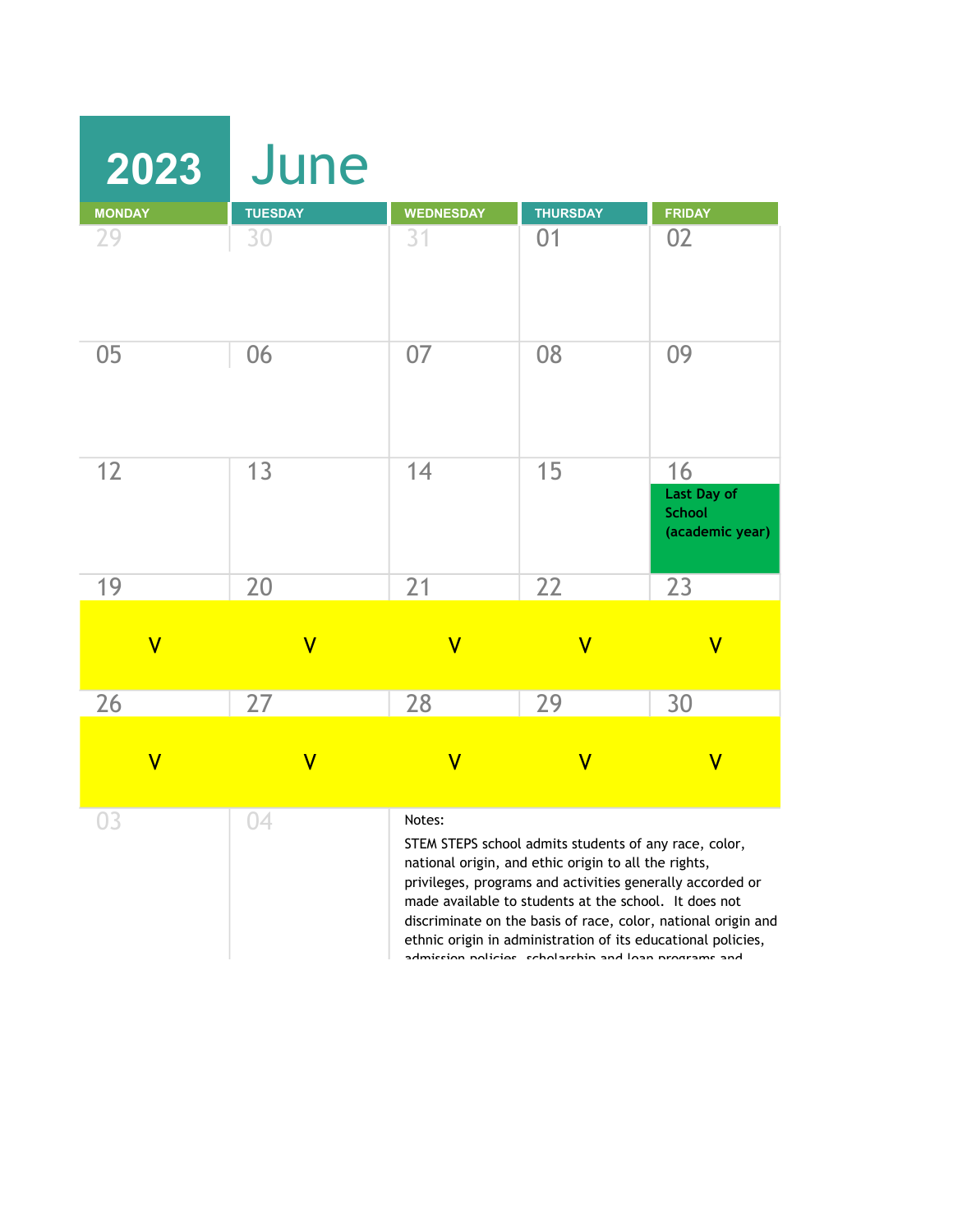| 2023                                            | July            |                  |                 |        |
|-------------------------------------------------|-----------------|------------------|-----------------|--------|
| <b>MONDAY</b>                                   | <b>TUESDAY</b>  | <b>WEDNESDAY</b> | <b>THURSDAY</b> | FRIDAY |
| 26                                              | 27              | 28               | 29              | 30     |
| 03                                              | 04              | 05               | 06              | 07     |
| <b>School Resumes-</b><br><b>Summer Session</b> |                 |                  |                 |        |
| 10                                              | 11              | 12               | 13              | 14     |
| 17                                              | 18              | 19               | 20              | 21     |
| 24                                              | $\overline{25}$ | 26               | 27              | 28     |
| 31                                              | 01              | Notes:           |                 |        |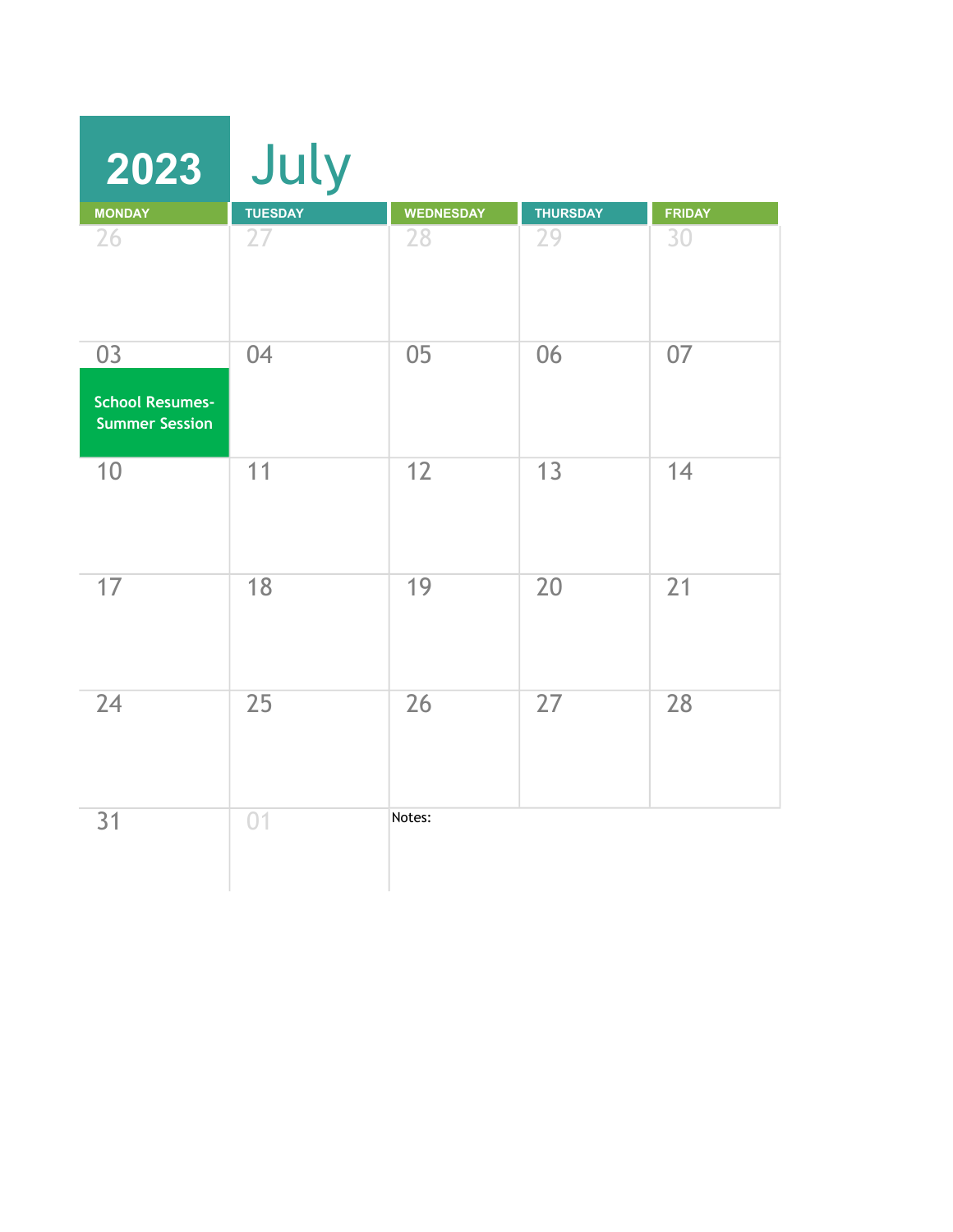| 2023              | <b>August</b>     |                   |                         |                         |
|-------------------|-------------------|-------------------|-------------------------|-------------------------|
| <b>Monday</b>     | <b>Tuesday</b>    | Wednesday         | <b>Thursday</b>         | Friday                  |
| 31                | 01                | 02                | 03                      | 04                      |
| 07                | 08                | 09                | 10                      | 11                      |
| 14<br>$\mathsf T$ | 15<br>$\mathsf T$ | 16<br>$\mathsf T$ | 17<br>$\mathsf T$       | 18<br>$\mathsf T$       |
| 21<br>$\mathsf T$ | 22<br>$\top$      | 23<br>$\mathsf T$ | 24<br>$\sf T$           | 25<br>$\mathsf T$       |
| 28                | 29                | 30                | 31                      | 01                      |
| PD                | <b>PD</b>         | C                 | $\overline{\mathsf{V}}$ | $\overline{\mathsf{V}}$ |